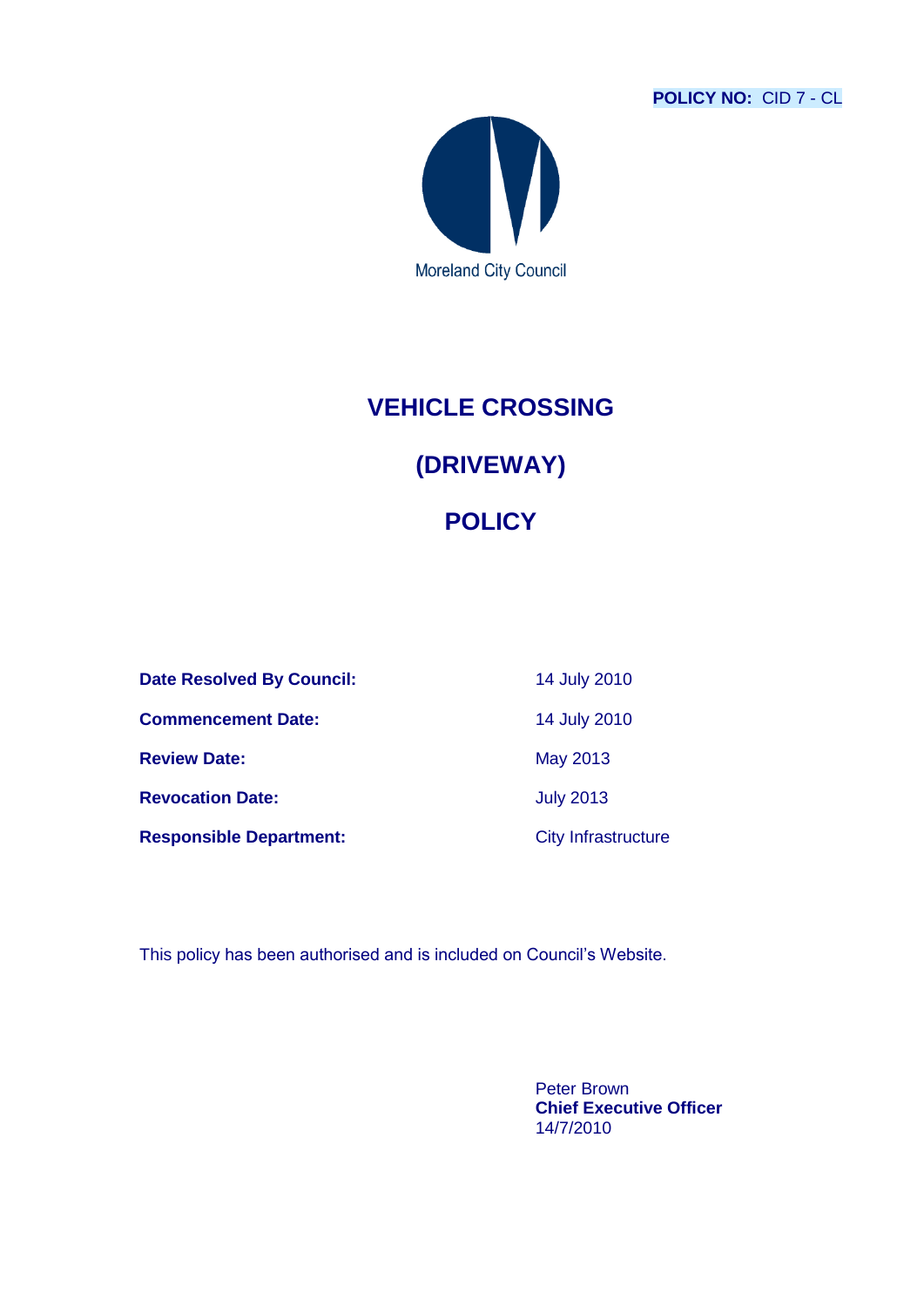## **1. PURPOSE**

#### **1.1 Purpose**

This document is Council's policy in relation to assessing applications for vehicle crossings to provide access to properties in the municipality of Moreland. The purpose is to state Council's aims and methodology to the community and to provide an administrative framework for Council officers to implement the policy.

#### **1.2 Powers**

The powers of Council in relation to Vehicle Crossings are granted in Section 206, of the Local Government Act 1989 and detailed under Schedule 10, point 12 of that Act. Council also has powers under Clauses 12, 16 & 18 of the Environmental & Civic Assets Local Law 2006, and Part 8 of the General Local Law 2007.

#### **1.3 Process**

Where applications for vehicle crossings comply with this Policy, the responsible officer will give a decision. Where an application does not comply with the Policy the applicant will be advised to amend the application or to put their application in writing with a plan attached. Where discretion must be exercised in deciding whether a crossing is appropriate. Council Officers will take into account this policy and any related Policies including the site requirements of Victorian Building Regulations and Moreland Planning Scheme.

#### **2. OBJECTIVES**

#### **2.1 Pedestrian Safety**

To minimise the number of locations where vehicles cross footpaths to enhance pedestrian safety.

#### **2.2 Open Spaces/Vegetation**

To minimise the number of vehicle crossings in order to maximise nature strips for streetscape planting.

#### **2.3 Character Of Area**

To maintain and enhance the character of local residential streets.

#### **2.4 On Street Parking**

To maximise the number of on-street parking spaces, recognising that on-street parking is a community resource.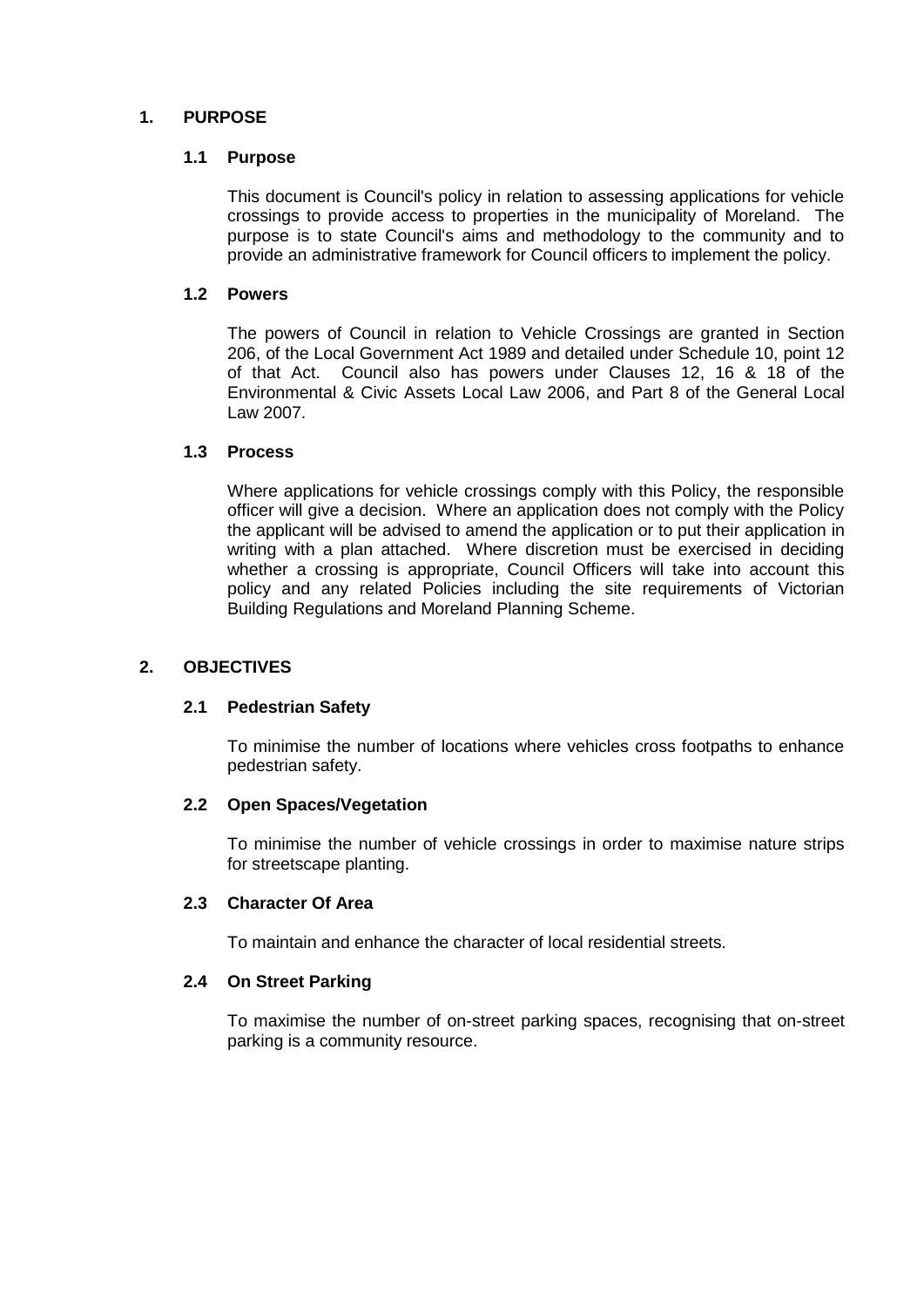#### **2.5 Drainage**

To minimise the amount of stormwater run off from impervious areas.

To ensure the operation of existing public stormwater drainage pits are not affected.

#### **2.6 Traffic Safety**

To maximise traffic safety by ensuring vehicular movements associated with crossings are in predictable locations for vehicular traffic, pedestrians and cyclists.

#### **2.7 Street Trees**

To retain existing street trees and avoid affecting their health, size, stability or future growth, particularly where they form a significant feature in the streetscape.

To avoid placing crossings where they can be affected by the growth of street trees.

Where a street tree is removed for a vehicle crossing, to recover the removal, replacement and amenity values of that Council asset.

#### **3. GENERAL ASSESSMENT PROVISIONS**

Applications for vehicle crossings are to be assessed in accordance with the following requirements in this Section, with reference to the Policy Objectives in Section 2 and include any applicable specific requirements of subsequent Sections:

#### **3.1 Referrals**

If the proposed vehicle crossing falls into any of the following categories, under Section 3.1, the application must first be referred to the Director City Development for a Planning permit.

#### **3.1.1 Heritage Overlay**

Vehicle crossings proposed on properties affected by a Heritage Overlay. The permit process should include an assessment under this policy. See Council's City Development Department for heritage areas.

#### **3.1.3 Units and other Developments**

Vehicle crossings that are intended for new developments can be assessed, however Council will not issue a Vehicle Crossing Permit until the proposal has received a Planning permit. The Planning permit process should include an assessment under this policy.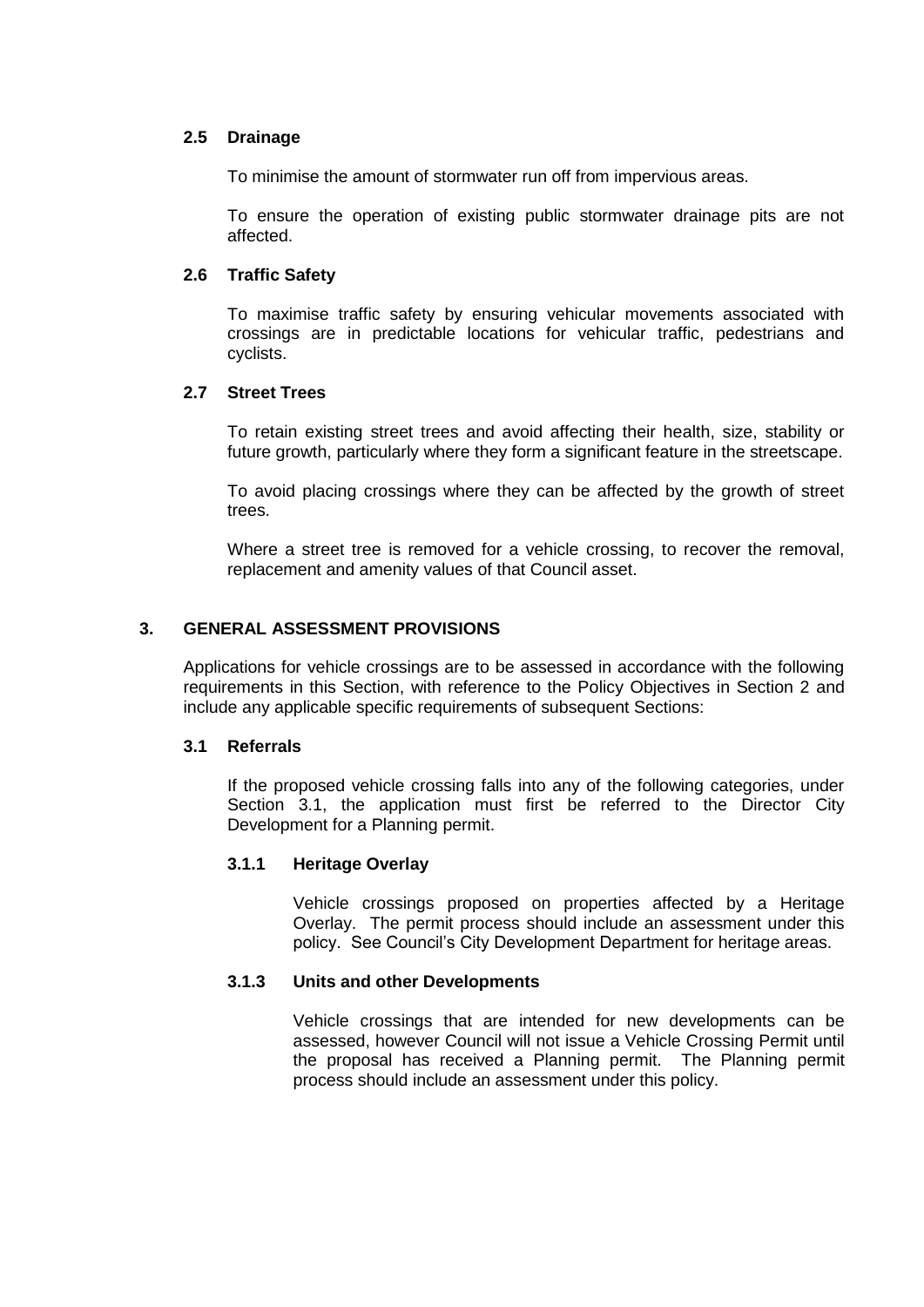#### **3.1.4 Declared Main Roads**

Vehicle crossings proposed on any road where VicRoads is the Highway Authority (called Arterial Roads in the Road Management Act 2004, and called Road Zone Category 1 in the planning scheme) will be referred to VicRoads for comment as part of the planning permit application process. See Appendix 2 for affected roads.

#### **3.2 Dimensions - Interpretation**

All dimensions of vehicle crossings or distances between vehicle crossings given in this document, are measured at the boundary of the property regardless of any splay. A dimension of three metres is written as 3m.

#### **3.3 Neighbourhood Character**

The location of the proposed vehicle crossing must respect the existing neighbourhood character or contribute to a preferred neighbourhood character.

#### **3.4 Minimise Number of Crossings**

Only one crossing is permitted for each residential property, although in some circumstances a request for a crossing permit may not be successful. Exceptions are detailed in Section 4.

#### **3.5 Alternative Access Favoured over Vehicle Crossing**

It is preferable that where alternative access is available to the property, for example, off a right of way, this be considered to reduce/eliminate the need for a vehicle crossing. Each application must be assessed having due regard to security and manoeuvrability.

#### **3.6 Privatisation of Public Parking**

Where a vehicle crossing removes one on-street car parking space and creates only one off-street car parking space, the application may be refused. This is because on-street parking can be utilised by the community at any time of day, but a private parking space will only be utilised when the resident so determines. This represents a nett loss to the community and is not appropriate.

#### **3.7 Length of Parking Space**

Where off-street parking is proposed between the front boundary and existing building, Council will only consider the application if the parking space is at least 5.4 metres long. This is to ensure that larger common vehicles (eg Commodore and Falcon station wagons) do not overhang the public footpath, which would create a safety hazard. This is consistent with the Australian Standard for Off-Street Parking (AS2890.1) the Road Rules - Victoria.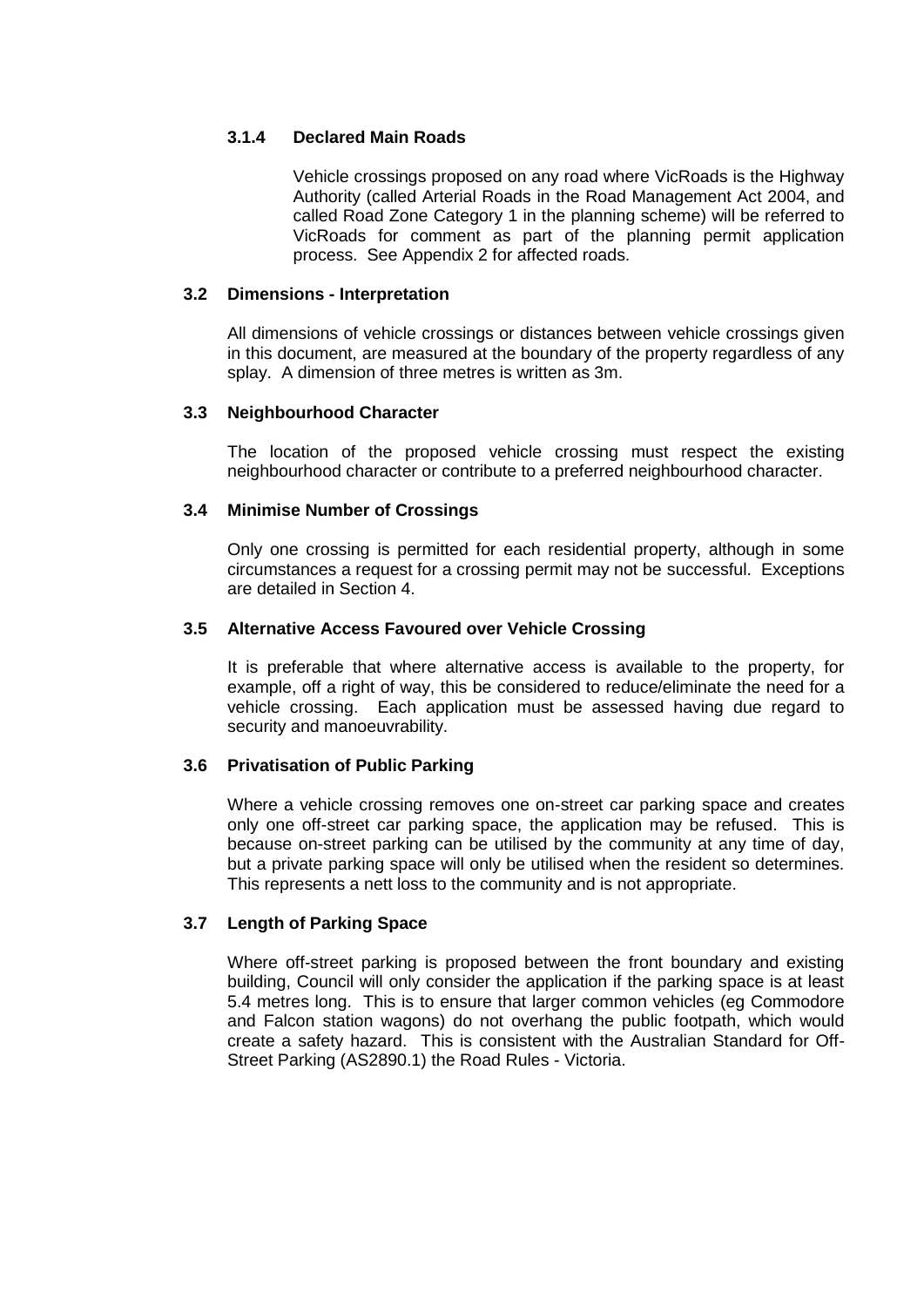Where the off-street parking space is proposed between the front boundary and a garage with a single panel tilt door, the set-back must be at least 6 metres from the street boundary because vehicles are usually parked further back from the tilt door to avoid being hit by the door.

#### **3.8 Width of Parking Space**

The applicant must show that each parking space has at least 3.5 metres width between walls to ensure appropriate pedestrian access into, and around the parked vehicle.

#### **3.9 Location of Crossing**

Where practical, vehicle crossings should be located so that they are adjacent to, and form a double crossing with, the neighbour's crossing. This improves access into each property and maximises the length of footpath and kerb between crossings.

Vehicle crossings must match the location and width of the accessway at the property boundary.

Vehicle crossings must be aligned at 90 degrees to the street frontage and be constructed in accordance with Council's Standard Vehicle Crossing drawing / specifications.

In assessing whether the location of a vehicle crossing is practical where the accessway will have bends, the assessment is to be based on each side of the accessway having a minimum of 4 metres inside radius and 7.6 metres external radius, consistent with the Planning Scheme and the Australian Standards for Off-Street Parking (AS2890.1). Each edge of the accessway must meet the garage at 90 degrees and the property boundary at 90 degrees. This is particularly important where drivers are turning as they reverse toward the public footpath, given the additional workload on the driver.

#### **3.10 Minimum Distance from Intersection**

No new vehicle crossing shall be located closer to a street intersection than 9 metres from the fenceline of the nearest street to minimise points of vehicle conflict at intersections. This is to avoid vehicles turning into a street being confronted by vehicles reversing into the street.

#### **3.11 Relocation of Pipes, Pits or Poles**

Where the proposed crossing is close to any pipe, pit or pole, the applicant will be required to contact the owner of that asset and where required, alter or relocate that asset. Any relocation, alteration or removal will be at the landowner's cost.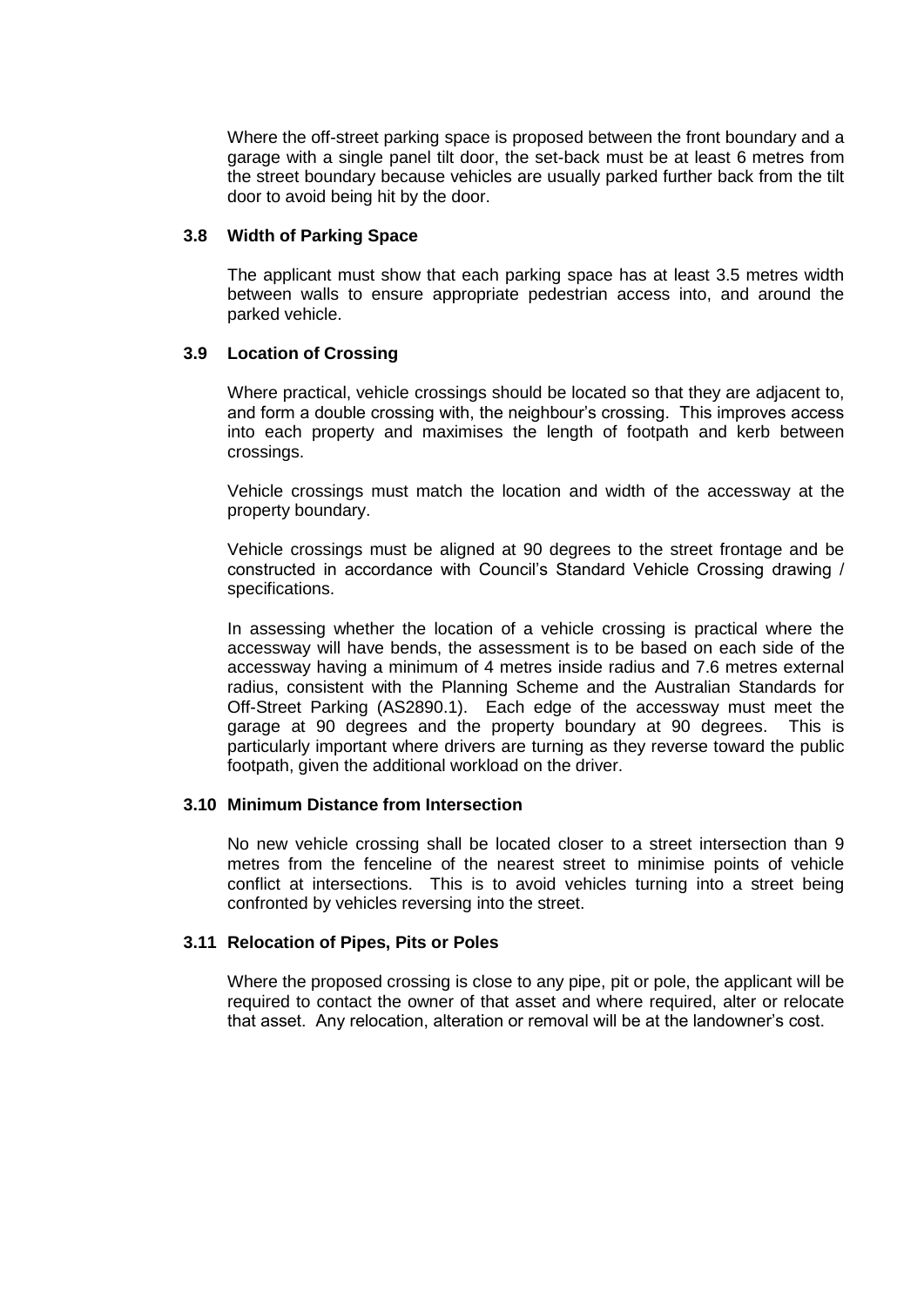#### **3.12 Street Trees**

Vehicle crossings are not permitted within 3 metres of a street tree. Council's Street Landscape Strategy (Appendix 4 - Tree removal policy) states:

*"Council expects residents or developers to take into account the location of street trees when designing buildings or contemplating vehicle crossings. It cannot be assumed that a tree will be removed to provide access. If a property owner requires a new vehicle crossing in a location at or near an existing street tree, a Council arborist will assess the tree before the vehicle permit is issued. If the tree is mature and healthy, and the crossing is closer than 3 metres from the trunk, then the vehicle crossing permit will be denied. If the tree is assessed as*  having poor health or form or low value to the streetscape, the resident or *developer will be charged for the cost of the tree removal and for a replacement tree, plus the normal fee for a vehicle crossing permit."*

A three metre separation between the crossing and the street tree is to protect roots of older trees and to protect crossings from being lifted by growing trees. The three metre separation is to be measured to the closest point of the crossing including the splay.

Where Council officers agree to the removal of the street tree, the amenity value of that Council asset, and the cost of removal and replacement, are to be paid to Council prior to the issue of the permit.

In the case of works near mature trees, tree protection zones must be set up in accordance with the AS4970 – 2009 Protection of Trees on Development Sites unless excluded by the nominated officer. Excavation near street trees must follow the requirements and protection measures stated in that Standard.

#### **3.13 Traffic Management**

If a new vehicle crossing impacts on traffic safety and warrants traffic management, then any such treatment will be to the satisfaction of the Director City Infrastructure.

Existing traffic management (e.g. a road hump, kerb extension, etc) that is in the way of the proposed vehicle crossing can only be relocated or modified with the permission of the Director City Infrastructure once the applicant has identified a suitable alternative location in consultation with the other affected properties, and such location complies with the relevant Traffic Engineering standards. All works are to be at the applicants cost.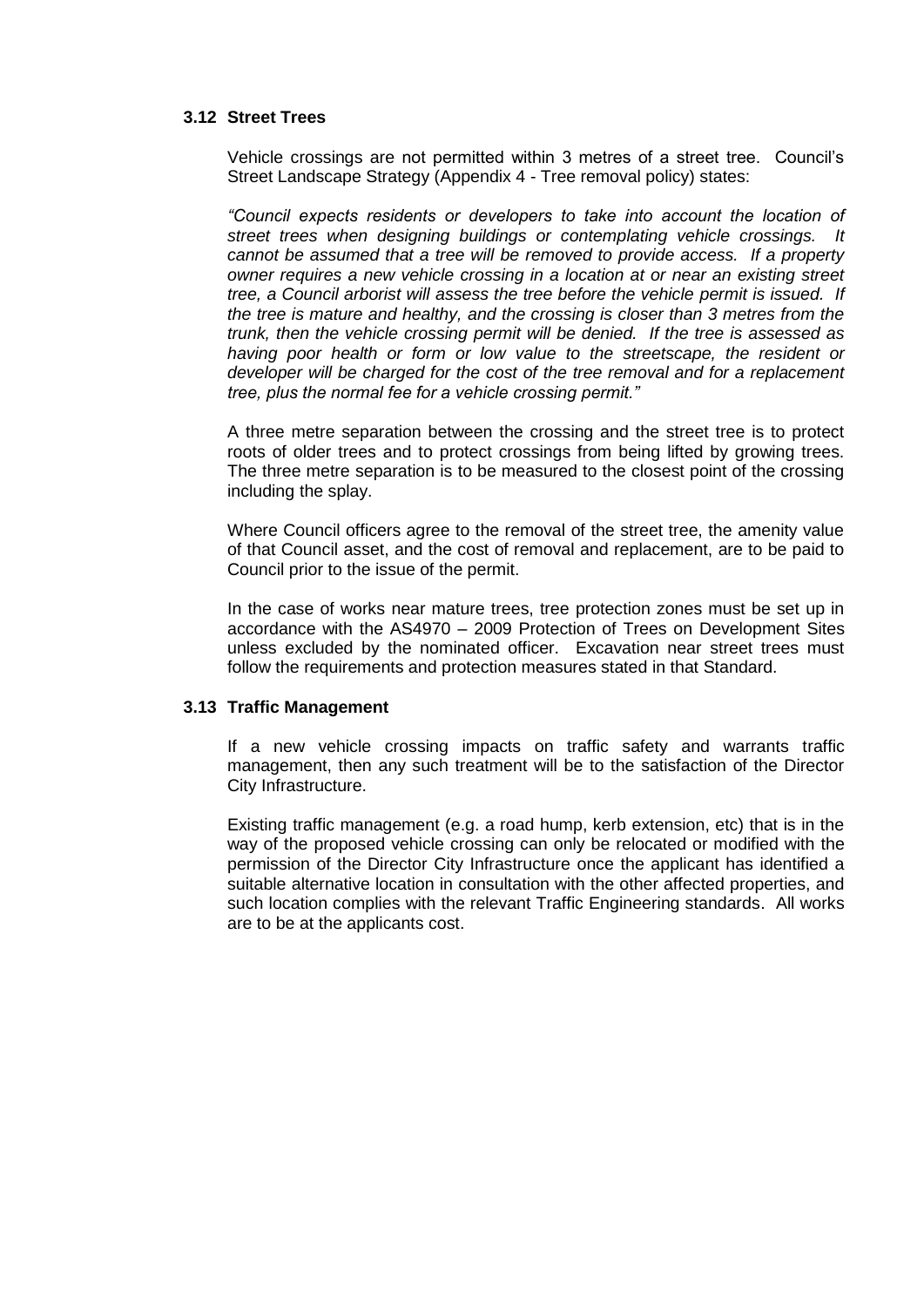#### **3.14 Vehicle scraping – Alternative Vehicle Crossing Type**

Standard vehicle crossings in streets with a high pavement crown (e.g. steeper than 1 in 30) and/or with high property level at street boundary (e.g. over 200mm higher than the road channel invert for a crossing 3.5 metres long from kerb to fence line) are prone to vehicles scraping as they drive over the crossing. If the street is classified as a local access street, applicants may need to apply for an alternative vehicle crossing that bridges over the channel invert, removing the problem with level changes. Alternative vehicle crossings are not permitted on arterial or main roads.

Applications for an alternative crossing must prove that scraping would otherwise occur by including a design and a survey plan showing levels of existing surface and proposed crossing, for approval. Note that Council's engineering services may be able to assist on a fee basis.

This type of crossing can block the flow of debris in the road channel invert. The landowner is responsible for cleaning of debris associated with his/her alternative crossing as required by Clause 74 of the General Local Law 2007.

#### **3.15 Gates**

Gates must not open outward onto the street.

#### **3.16 Redundant Crossings**

When a vehicle crossing becomes redundant, it must be removed and replaced with kerb and channel, nature strip and pavement to Council's satisfaction, at the landowner's responsibility and cost prior to the Council's final inspection.

#### **3.17 Right of Refusal**

Council reserves the right not to grant permission for a vehicle crossing in accordance with this policy. Section 6 includes an explanation of the appeal process.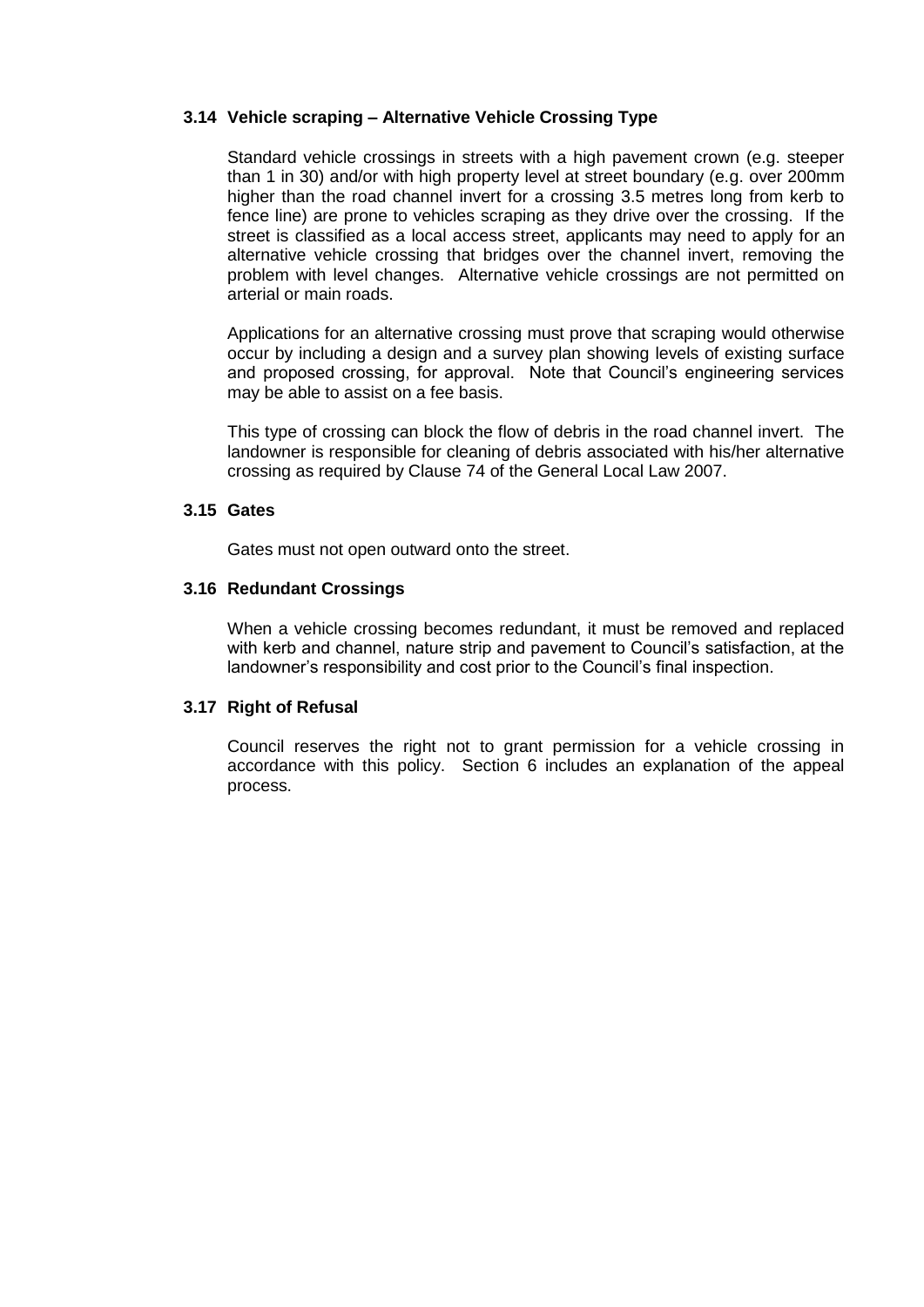## **4. RESIDENTIAL CROSSINGS**

#### **4.1 Single Dwelling**

#### **4.1.1 Number of Vehicle Crossings**

Where only one dwelling exists or is proposed on the property, the maximum number of crossings that may be approved is one and is not to be located within 9 metres of the fenceline of an intersecting street. A second vehicle crossing will only be considered where a semi-circular type driveway is being proposed in front of the building that will provide access via one crossing and egress via the other and:

- The property abuts a busy street classified as a Collector road or higher, or has a traffic volume of at least 5,000 vehicles each day; and
- The frontage of the property is at least 18 metres wide; and
- The circular driveway is at least 3 metres wide; and
- The circular driveway intersects the street boundary at 90 degrees; and
- The inner radius of bends in the driveway are at least 4 metres; and
- There is at least 8 metres between the two vehicle crossings at the property frontage.

### **4.1.2 Crossing Width**

The minimum width is 3 metres. This can be reduced to 2.8 metres if the road pavement is at least 8 metres wide.

Maximum 4 metres. More than 4 metres can be considered for a double garage close to the street frontage, provided the accessway intersects both the garage and the street boundary at 90 degrees and any bends on each side of the accessway have an internal radius of at least 4 metres and an external radius of at least 7.6 metres to the respective tangent points, to allow the car to leave the garage and cross the footpath at 90 degrees.

#### **4.1.3 Streetscape**

Where a property has a street frontage of less than 20 metres, the vehicle crossing must not take up more than 40 percent of that frontage. Where the property has a street frontage of at least 20 metres, the vehicle crossing must not take up more than 33 percent of the frontage. Vehicle crossings are not supported for single dwellings with a street frontage of less than 7.5 metres as this changes the nature of the street.

#### **4.1.4 Accessway Width**

An accessway past the dwelling is not considered practical unless the clear width between the dwelling and side fence is at least 2.5 metres.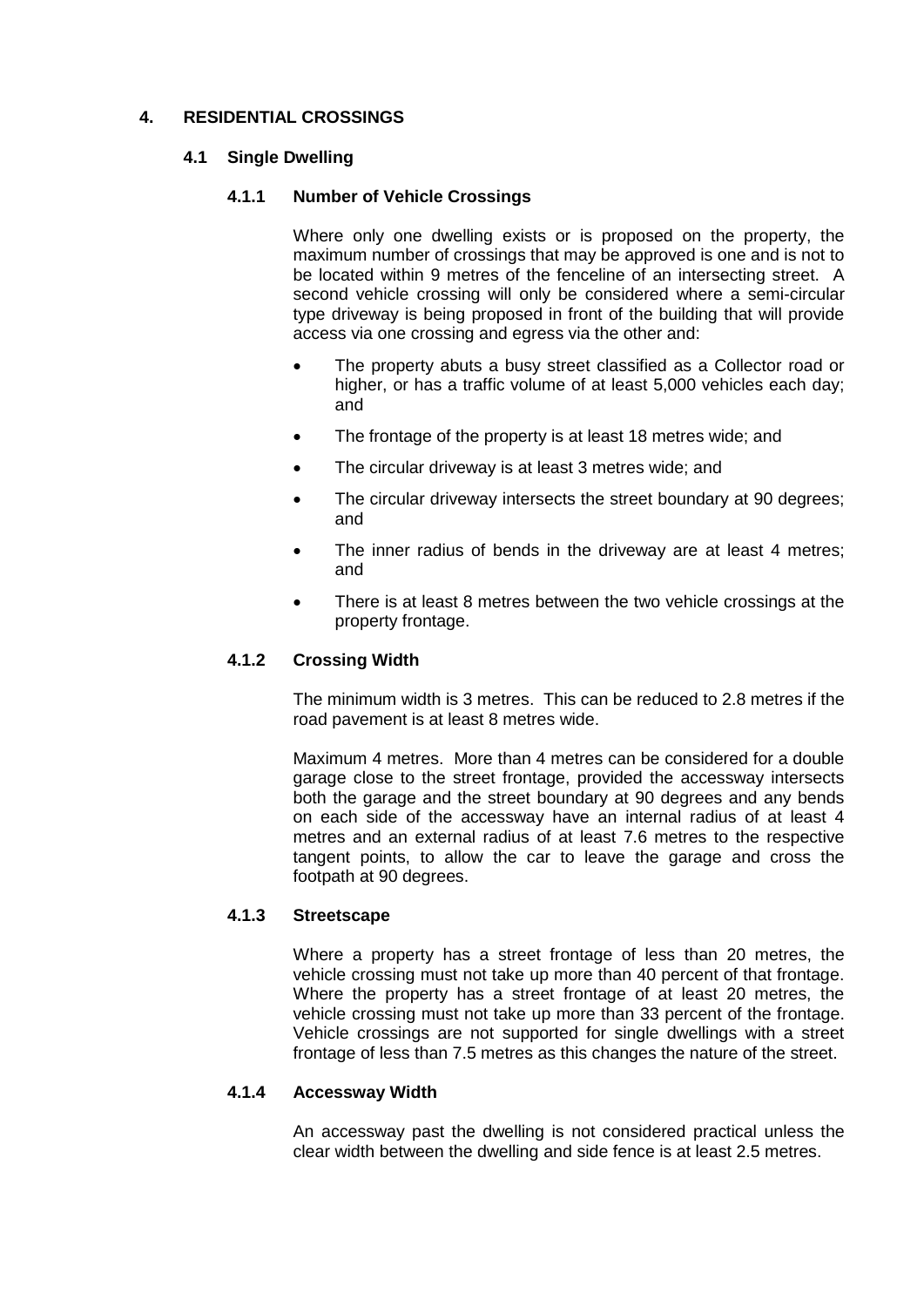## **4.2 Dual and Multi - Unit Development.**

## **4.2.1 Number of Vehicle Crossings**

Due regard will be given to Moreland Planning Scheme, however:

- 4.2.1.1 Vehicle crossings must not be located within 9 metres of the fenceline of an intersecting street for traffic safety. The site frontage dimensions stated below are not to include the first 9 metres measured from the fenceline of an intersecting street.
- 4.2.1.2 A second vehicle crossing is not permitted for multi-unit sites unless the street frontage of the site is at least 15 metres.
- 4.2.1.3 Where the site frontage is more than 15 metres wide but less than 18 metres, a second vehicle crossing will only be permitted where:
	- the new crossing will abut the neighbour's crossing and will be constructed as a combined crossing with the neighbour's; or
	- the new crossing allows the main accessway to be along the southern boundary of an east-west site, so the private open space of each lot will have a northerly orientation.
- 4.2.1.4 A third crossing is permitted where the frontage of the site is at least 30 metres wide.

## **4.2.2 Distance between crossings**

Approval of a second vehicle crossing is subject to it being at least 8 metres from the first vehicle crossing (measured along the property boundary). This provides sufficient kerb-space (6m after subtracting the splays) for a car to park between the crossings without interfering with vehicles turning into or out of the property.

## **4.2.2 Crossing Width**

The minimum width is 3 metres.

Maximum 4 metres. More than 4 metres can be considered for double garages close to the street frontage, provided the accessway intersects both the garage and the street boundary at 90 degrees and any bends on each side of the accessway have an internal radius of at least 4 metres and an external radius of at least 7.6 metres to the respective tangent points, to allow the car to leave the garage and cross the footpath at 90 degrees.

#### **4.2.3 Streetscape**

Where a property has a street frontage of less than 20 metres, the vehicle crossings must not take up more than 40 percent of that frontage. Where the property has a street frontage of at least 20 metres, the vehicle crossings must not take up more than 33 percent of the frontage.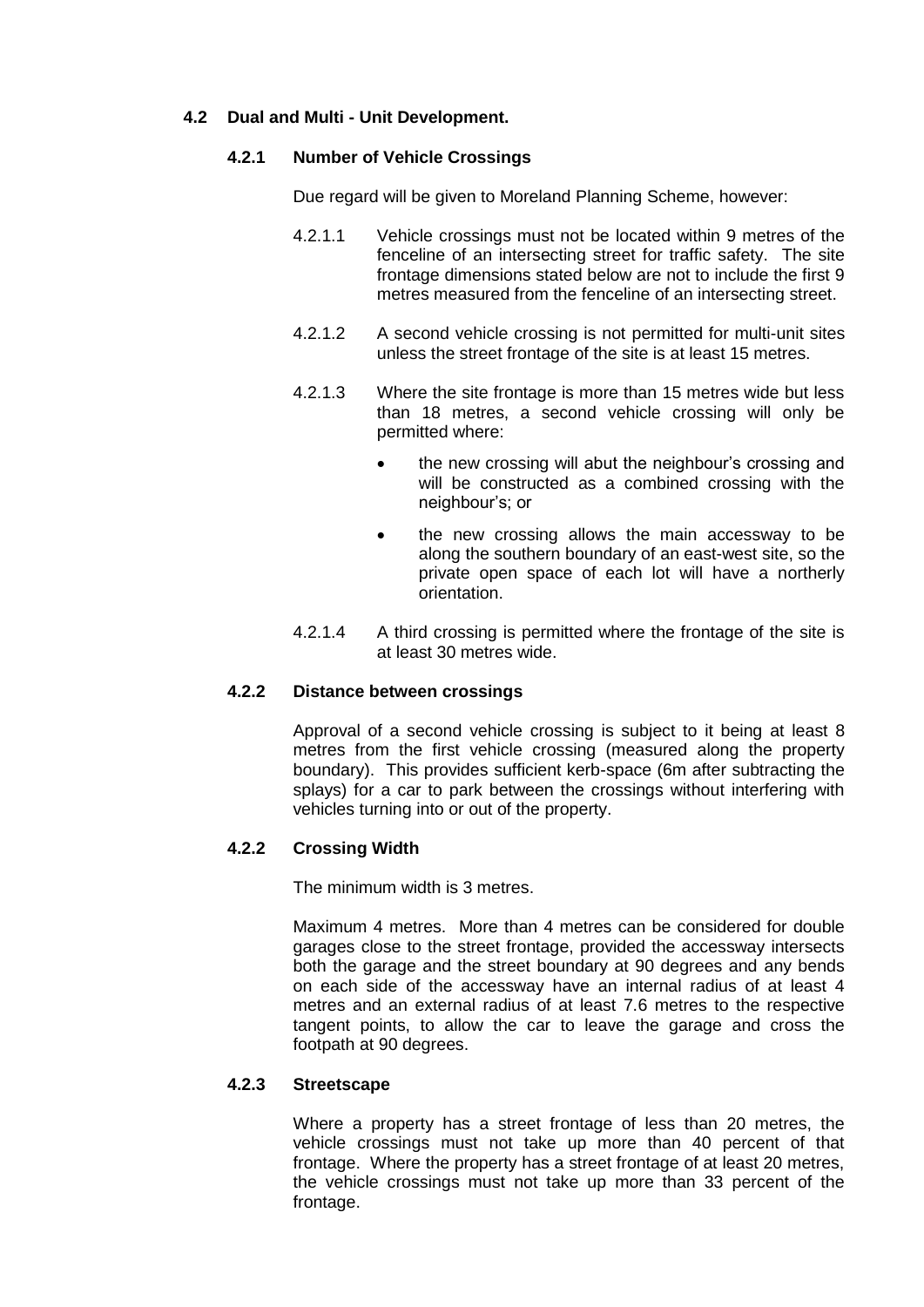#### **4.2.4 Accessway Width**

- 4.2.4.1 Dual Occupancy An accessway for a single dwelling past another dwelling is not considered practical unless the width between the dwelling and side fence is at least 2.700 metres clear width unencumbered by eaves, other building service, fence posts, down pipes, equipment or structures.
- 4.2.4.2 Multi-Unit An accessway for more than one dwelling past another dwelling must be at least 3 metres wide consistent with the requirements in the Planning Scheme.

## **5. NON-RESIDENTIAL CROSSINGS**

Minimum width 3 metres, but should match the turning circles of larger vehicles that will use the crossing regularly.

Maximum width 7 metres.

Applications for crossings greater than 7 metres in width will be considered where it is shown by turning templates that the width is necessary.

## **6. APPLICATION PROCEDURE**

Below is the application procedure for obtaining a vehicle crossing permit.

#### **6.1 Initial Assessment**

Applicants need to contact Council to arrange an initial site meeting with the responsible Council officer to discuss the application prior submitting an application.

Where vehicle crossings are associated with a planning permit, the applicant must produce a copy of the approved planning permit, both plan and conditions, at each agreed site inspection or meeting with the responsible Council officer.

After assessing the site conditions, the responsible Council officer will advise the applicant on the required actions.

Although the responsible Council officer may advise of the potential of vehicles scraping the proposed vehicle crossing, it may not be obvious by visual inspection. It is the landowner's responsibility to have the site properly surveyed to ensure the proposed vehicle crossing has adequate car clearance. Council will not accept liability if an approved vehicle crossing does not have adequate car clearance.

#### **6.2 Appeal**

Where the initial site meeting results in rejection of the proposed vehicle crossing, the applicant can appeal in writing to the Director City Infrastructure, with a plan attached, and specifically address why the relevant issues in Sections 2 & 3 & 4 of this Policy should not apply in that circumstance.